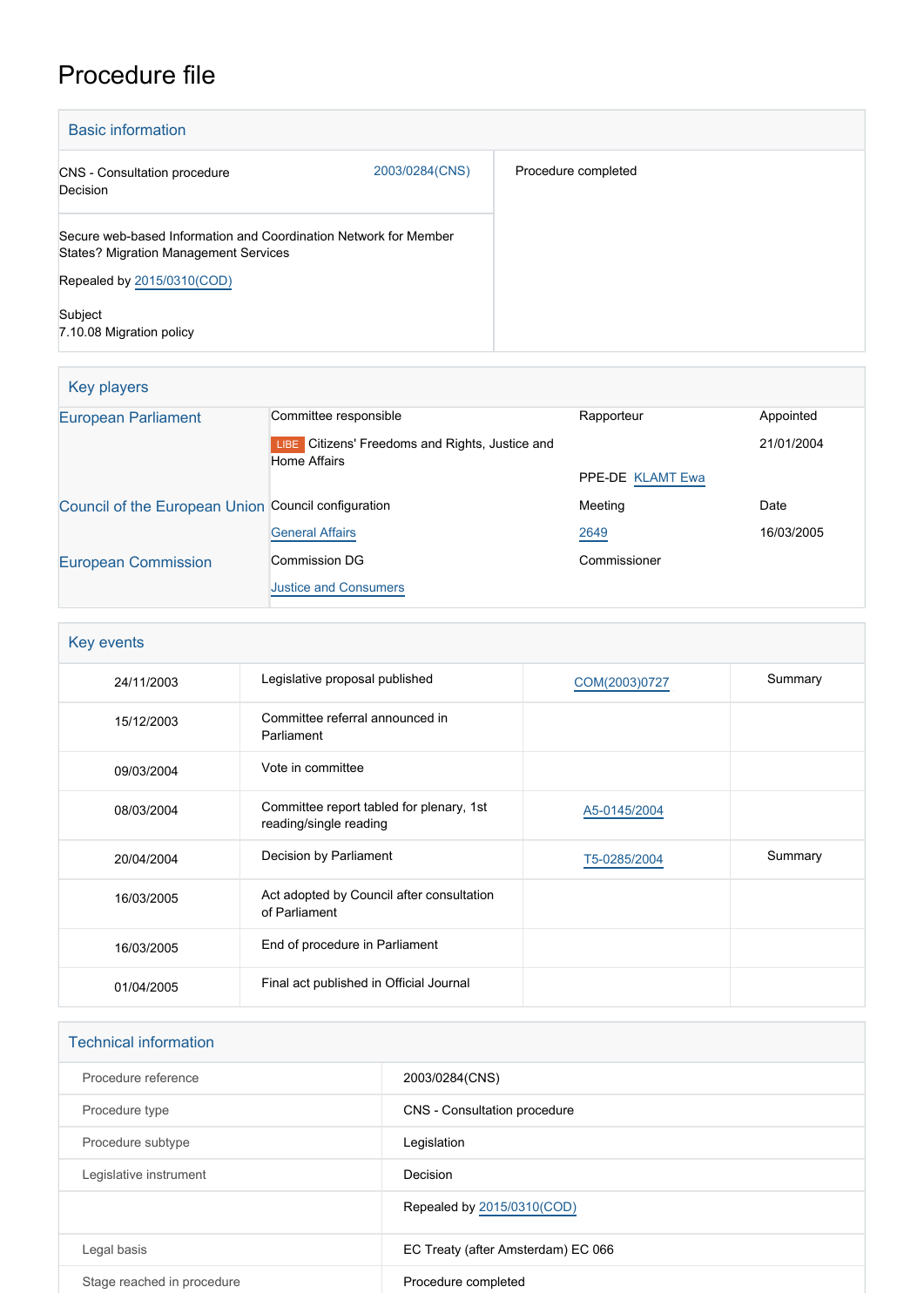| Committee dossier                                                  | LIBE/5/20463                                           |            |    |         |  |  |  |
|--------------------------------------------------------------------|--------------------------------------------------------|------------|----|---------|--|--|--|
| Documentation gateway                                              |                                                        |            |    |         |  |  |  |
| Legislative proposal                                               | COM(2003)0727                                          | 25/11/2003 | EC | Summary |  |  |  |
| Committee draft report                                             | PE339.575                                              | 11/02/2004 | EP |         |  |  |  |
| Amendments tabled in committee                                     | PE339.575/AM                                           | 02/03/2004 | EP |         |  |  |  |
| Committee report tabled for plenary, 1st<br>reading/single reading | A5-0145/2004                                           | 09/03/2004 | EP |         |  |  |  |
| Text adopted by Parliament, 1st reading/single<br>reading          | T5-0285/2004<br>OJ C 104 30.04.2004, p.<br>0031-0141 E | 20/04/2004 | EP | Summary |  |  |  |

European Commission **[EUR-Lex](http://ec.europa.eu/prelex/liste_resultats.cfm?CL=en&ReqId=0&DocType=CNS&DocYear=2003&DocNum=0284)** 

Final act

 [Decision 2005/267](https://eur-lex.europa.eu/smartapi/cgi/sga_doc?smartapi!celexplus!prod!CELEXnumdoc&lg=EN&numdoc=32005D0267) [OJ L 083 01.04.2005, p. 0048-0051](https://eur-lex.europa.eu/legal-content/EN/TXT/?uri=OJ:L:2005:083:TOC) Summary

## Secure web-based Information and Coordination Network for Member States? Migration Management Services

PURPOSE : to establish a secure web-based Information and Coordination Network for the Migration Services of Member States. PROPOSED ACT : Council Decision. CONTENT : the Council's comprehensive plan to combat illegal immigration and trafficking of human beings of 28 February 2002 requested the development of a web based secure intranet site. Such a site must be used to establish secure and rapid information exchange between Member States on irregular or illegal migratory flows and phenomena. This proposal deals with the establishment of the site. The Commission is to be responsible for the development and management of the network, including the elements for information exchange, which will include the following: - Early Warning System on illegal immigration and facilitator networks; - Network of Immigration Liaison Officers; - Visa, borders and travel documents relating to illegal immigration; - Return related issues. The main points of the proposal are as follows: - access to that web-based intranet site is limited to authorised users in compliance with the established terms, procedures and security measures; - Directive 95/46/EC on data processing will be taken into account in the context of the web-based intranet site; - the network will include administrative tools, such as a directory of participating units or officials and email, newsgroups and meeting functionality. The Commission will make use of the existing technical platform in the Community framework of the trans-European telematic network for administrations; - Member States will designate national contact points; - Member States must prevent any unauthorised person from having access to the network, and guarantee that authorised persons have access only to data which are within their competence. FINANCIAL IMPLICATIONS : - Duration: the proposal indicates neither duration nor revision period. - Overall financial impact of human resources and other administrative expenditure. - Total commitments and payments over five years : EUR 0,790 million. This includes staff costs of EUR 108 000 per year and administrative costs of EUR 50 000 per year. The proposal has no financial implications on revenue. - Staff to be assigned : 1 B post.?

## Secure web-based Information and Coordination Network for Member States? Migration Management Services

The European Parliament adopted a resolution drafted by Eva KLAMT (EPP-ED, Germany) making a few amendments to the Commission's proposal: - a new recital states that in view of its expert and detailed knowledge, Europol should be involved in the web-based information and coordination network. The Commission is called upon to submit a proposal for this purpose no later than one year after the entry into force of the Decision; - return related issues include, in particular, cases of failure to respect the dignity and physical integrity of persons expelled by the authorities responsible for their return; - a procedure must be provided for to enable the owner of the information regularly to correct or update the data forwarded to the network. ?

## Secure web-based Information and Coordination Network for Member States? Migration Management Services

PURPOSE: to establish a secure web-based Information and Coordination Network for the Migration Services of Member States.